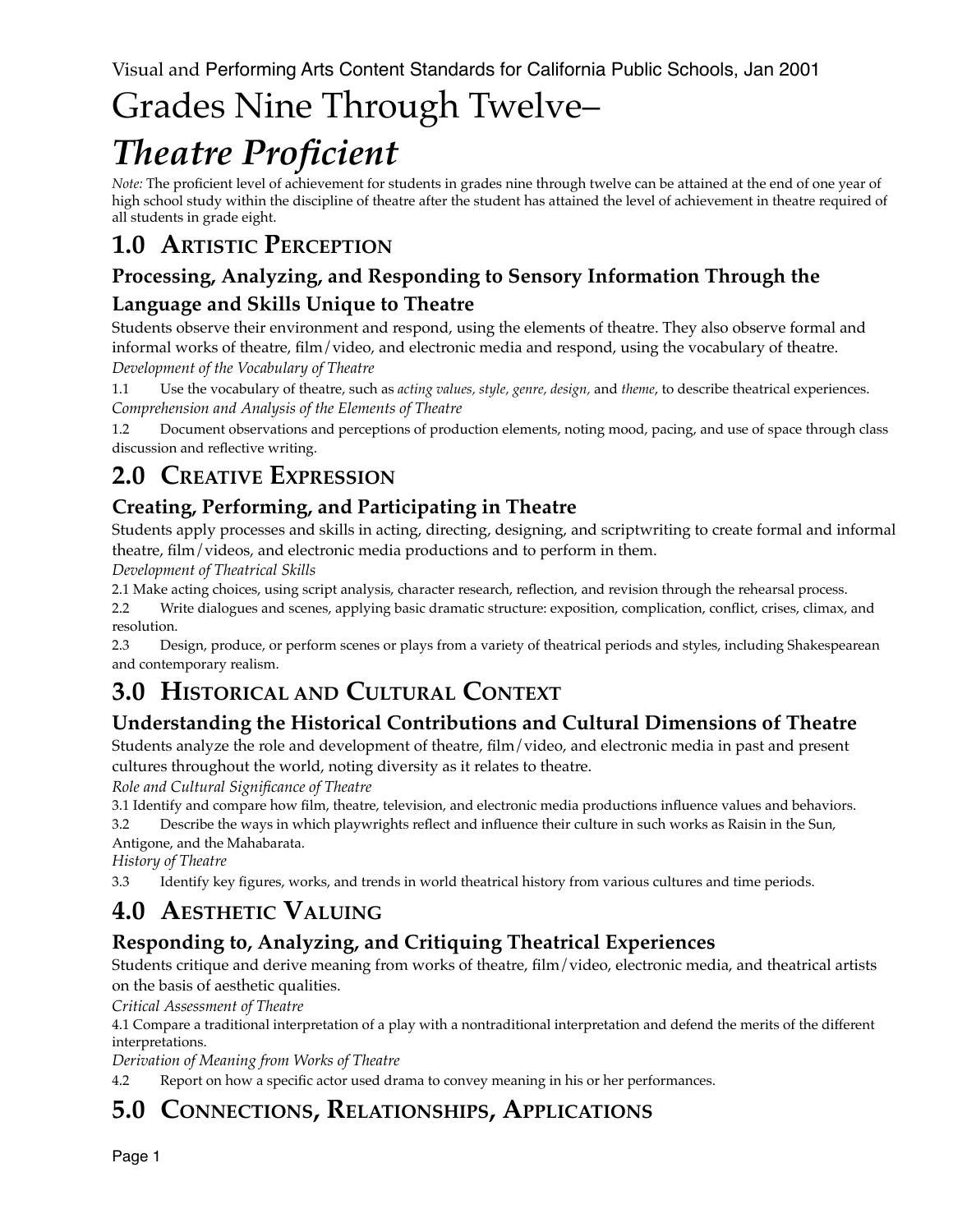#### Visual and Performing Arts Content Standards for California Public Schools, Jan 2001

#### **Connecting and Applying What Is Learned in Theatre, Film/Video, and Electronic Media to Other Art Forms and Subject Areas and to Careers**

Students apply what they learn in theatre, film/video, and electronic media across subject areas. They develop competencies and creative skills in problem solving, communication, and time management that contribute to lifelong learning and career skills. They also learn about careers in and related to theatre.

*Connections and Applications* 

5.1 Describe how skills acquired in theatre may be applied to other content areas and careers. *Careers and Career-Related Skills* 

5.2 Manage time, prioritize responsibilities, and meet completion deadlines for a production as specified by group leaders, team members, or directors.

5.3 Demonstrate an understanding of the professional standards of the actor, director, scriptwriter, and technical artist, such as the requirements for union membership.

#### **Grades Nine Through Twelve Advanced**

*Note:* The advanced level of achievement for students in grades nine through twelve can be attained at the end of a second year of high school study within the discipline of theatre and subsequent to the attainment of the proficient level of achievement.

### **1.0 ARTISTIC PERCEPTION**

#### **Processing, Analyzing, and Responding to Sensory Information Through the Language and Skills Unique to Theatre**

Students observe their environment and respond, using the elements of theatre. They also observe formal and informal works of theatre, film/video, and electronic media and respond, using the vocabulary of theatre. *Development of the Vocabulary of Theatre* 

1.1 Use the vocabulary of theatre, such as *genre*, *style*, *acting values*, *theme*, and *design*, to describe theatrical experiences. *Comprehension and Analysis of the Elements of Theatre* 

- 1.2 Research, analyze, or serve as the dramaturg for a play in collaboration with the director, designer, or playwright.
- 1.3 Identify the use of metaphor, subtext, and symbolic elements in scripts and theatrical productions.

## **2.0 CREATIVE EXPRESSION**

#### **Creating, Performing, and Participating in Theatre**

Students apply processes and skills in acting, directing, designing, and scriptwriting to create formal and informal theatre, film/videos, and electronic media productions and to perform in them.

2.1 Make acting choices, using script analysis, character research, reflection, and revision to create characters from classical, contemporary, realistic, and nonrealistic dramatic texts.

*Creation/Invention in Theatre* 

2.2 Improvise or write dialogues and scenes, applying basic dramatic structure (exposition, complication, crises, climax, and resolution) and including complex characters with unique dialogue that motivates the action.

2.3 Work collaboratively as designer, producer, or actor to meet directorial goals in scenes and plays from a variety of contemporary and classical playwrights.

## **3.0 HISTORICAL AND CULTURAL CONTEXT**

#### **Understanding the Historical Contributions and Cultural Dimensions of Theatre**

Students analyze the role and development of theatre, film/video, and electronic media in past and present cultures throughout the world, noting diversity as it relates to theatre.

*Role and Cultural Significance of Theatre* 

3.1 Research and perform monologues in various historical and cultural contexts, using accurate and consistent physical mannerisms and dialect.

*History of Theatre* 

3.2 Analyze the impact of traditional and nontraditional theatre, film, television, and electronic media on society.